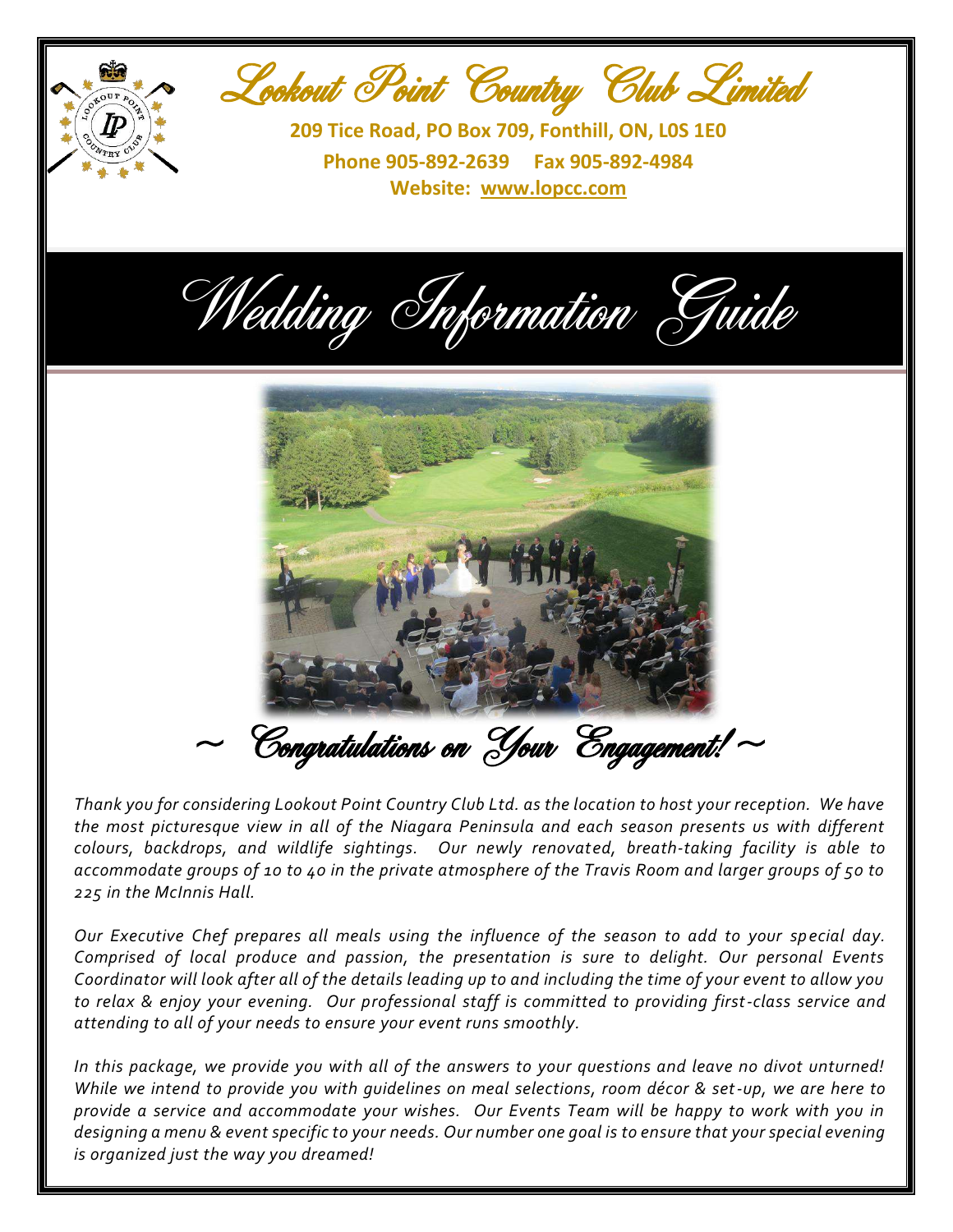# **Frequently Asked Questions & Answers for you:**

#### **Q How many people can your Hall accommodate?**

A McInnis Hall is licensed to accommodate approximately 250 people but our experience has shown 175- 200 to be a comfortable number. These figures are general and dependent upon the format of your evening (location of head table, additional tables, buffet vs. plated, DJ set-up, etc.).

#### **Q Do you have examples of different seating plans?**

A We will provide you with different seating plans that will give you an idea on room set-up.

#### **Q Is your facility wheelchair accessible?**

A The upper level is wheelchair accessible and is equipped with washroom facilities. The lower level of the facility is also wheelchair accessible. However, there is no elevator or interior ramp linking the two levels.

#### **Q Am I allowed to decorate the hall?**

A This is your evening & we are certain that you will want to add personal touches or theme decorations to the hall and tables. We only ask that these be temporary decorations (we do not allow nails, screws, tacks, scotch tape, hooks, staples or anything damaging or permanent to be inserted into any equipment, furniture or structure). You will need to contact your Events Coordinator to arrange a time to decorate.

### **Q How late is the facility available and are there overtime charges?**

A Bar service & entertainment will cease at 1:00am (last call @ 12:45am) as required by law. The building will be locked & armed at 2:00am. Please keep this in mind when arranging for transportation, gift collecting, DJ services and general clean up. A surcharge of \$25/employee (per half hour) will apply if any of LPCC's staff are required to stay past 2:00am.

### **Q Do you have children's meals & pricing?**

A For children five (6) to eleven (11) years of age, a reduced price is available. Children 5 & under eat free.

#### **Q. Do you allow us to bring in our own wine?**

A This is allowed, however, we charge a corkage fee of \$20 per bottle.

#### **Q Do you allow on-site ceremonies?**

A If available, the front patio or the back patio may be rented for an outdoor ceremony with an additional charge (see Additional Expenses). For smaller ceremonies of up to 60 people, the Travis Room may also be rented for an indoor ceremony (see Additional Expenses). Please be reminded that outdoor ceremonies require a contingency plan should the weather not be favourable. There are specific parameters surrounding ceremonies and these details will be negotiated separately.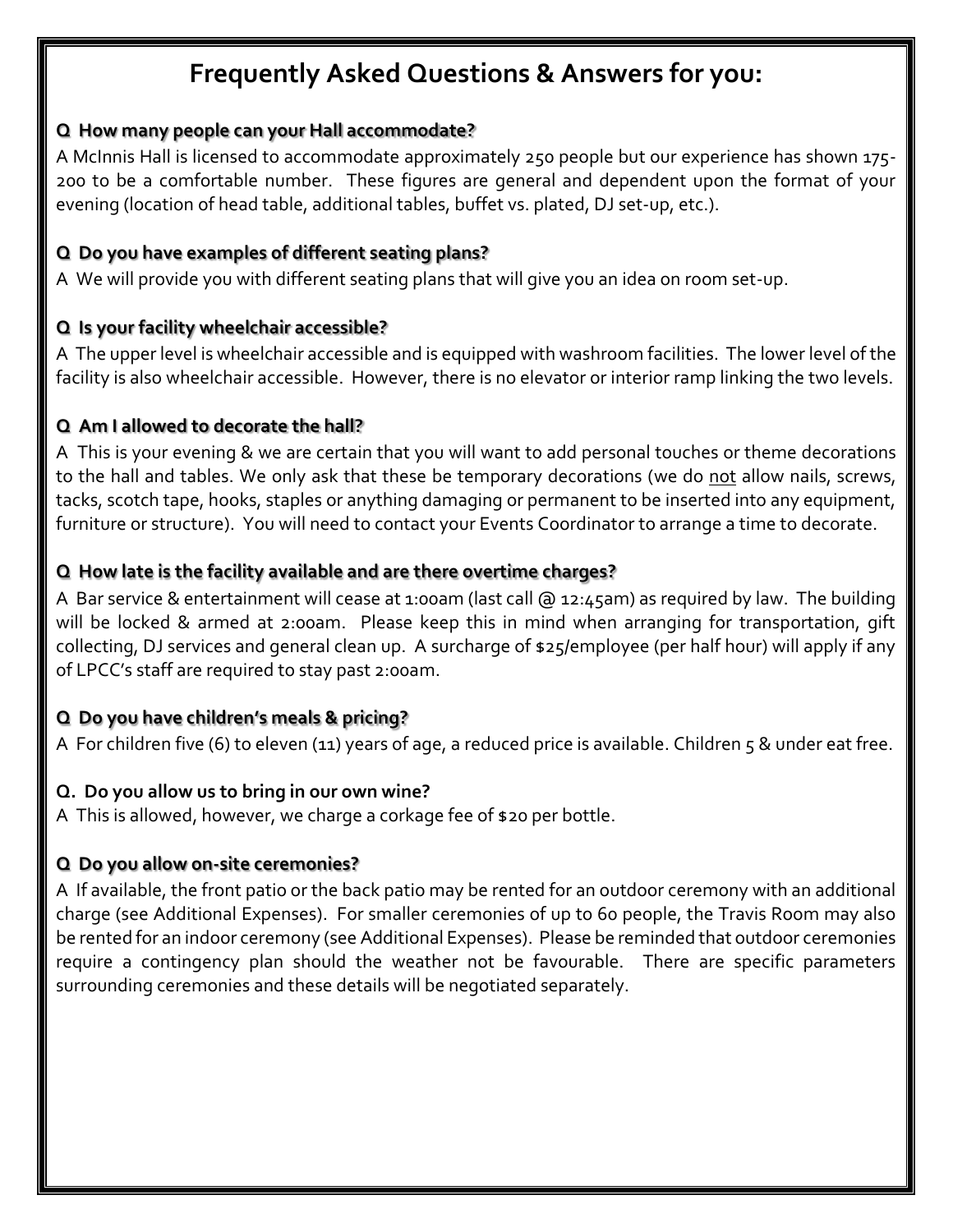# **Things you will want to know…**

**Renting the Hall(s):** When renting the McInnis Hall (Banquet Room) you have rented the upper level of the facility. This includes the following areas: the upstairs banquet room (McInnis Hall), the bar & the receiving area, the soft seating area, the front (parking lot) patio, and the Men's & Ladies' washroom facilities. **\*** The Ladies Locker Room is a private, member's only area. The Hall has a minimum of 80 people. If you do not make this number a \$650 room charge will be applied.

**Ceremony:** It is difficult for LPCC to close the golf course, clubhouse and/or patio areas to the entire membership so, if you are interested in an on-site ceremony, there are terms, conditions, and fees separate from a standard booking (see Additional Expenses).

**Photographs:** There are several areas that would serve as great backgrounds for your wedding day photographs. We would like to meet with your photographer well in advance to review the areas available to you. The first tee and the practice putting green are available for photographs, however due to safety & privacy issues, the actual golf course is not.

**Catering:** We are a private golf & country club that employs several professionals experienced in their respective fields. We do NOT allow private caterers to cook and/or provide catered meals for your event. Should you require anything more than what Lookout Point can provide, we will negotiate a service charge. No outside food or drink is allowed to be brought into Lookout Point.

**Menu Prices:** In order to allow for unseen market conditions, menu prices are subject to change without notice. All prices are exclusive of 13% HST & 18% Gratuity.

**Candles & Open Flames:** All candles must be housed in tempered glass holders (i.e. hurricanes) with the top of the flame at least 2" below the top of the holder. Tapers or votives without proper holders are not permitted. Pyrotechnics (smoke / fog machines, sparklers, fireworks) of any sort are prohibited.

**Confetti, Rice, Sparkles & Glitter:** These are not permitted on Lookout Point property. In order to avoid confusion, anything not listed but similar to the above items, should be cleared with the General Manager or Events Coordinator prior to being used.

**Damage to Lookout Property:** Lookout Point will add to the final bill any damage, missing property or any extra cleaning that may be required after your event. (Cleaning charges may vary depending on the extent or severity of the clean-up). Cleaning charges start at a flat rate of \$75





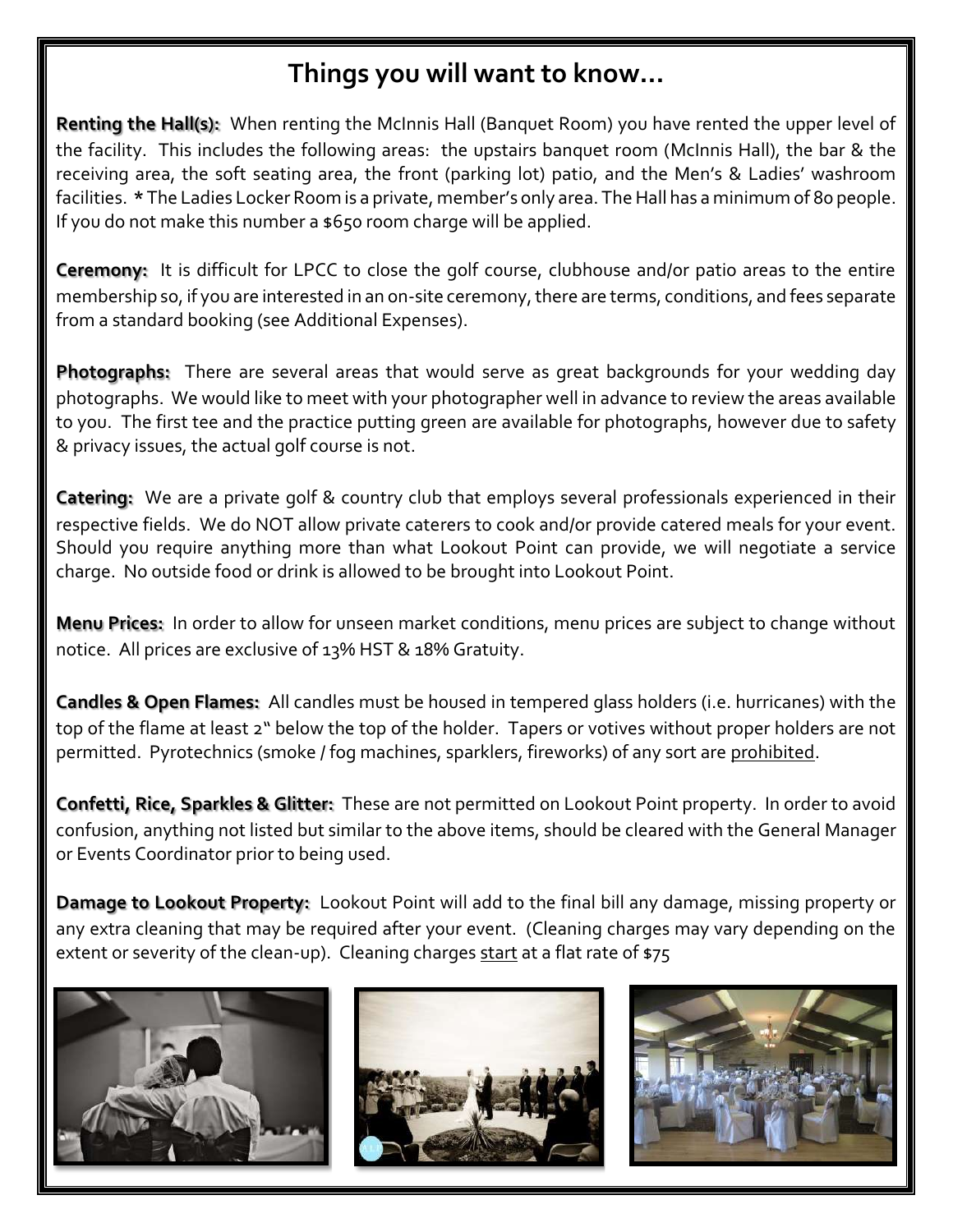# **Services & Amenities…**

The following services & amenities are standard with your booking & included in your meal price:

- $\checkmark$  Head table, registration table, gift table, cake table, etc.
- $\checkmark$  Microphone & podium, local telephone calls.
- $\checkmark$  Personalized Event Coordination.
- $\checkmark$  Courteous & professional wait staff for complete set-up & service.
- $\checkmark$  Ample free parking (overflow parking available across the street).
- $\checkmark$  All tables will be fully set for plated service.

# **Things Lookout Point would like to know…**

In order for your day to run smoothly & without error, here is a list of things we would like you to provide via a detailed agenda:

- $\checkmark$  When is your decorator arriving to set-up?
- $\checkmark$  When is your DJ/Entertainment coming in to set-up?
- $\checkmark$  When is your wedding party arriving?
- $\checkmark$  When are your guests arriving?
- $\checkmark$  Are you having a rehearsal on-site?
- $\checkmark$  Where will your seating plan be posted?
- $\checkmark$  When is your wedding cake being delivered?
- $\checkmark$  How long are your speeches scheduled?
- $\checkmark$  Do you have any special requests?
- $\checkmark$  Do any of your quests have dietary / allergy restrictions?
- $\checkmark$  What outside vendors/suppliers will you be using (i.e. florist, decorator, photographer)?

# Contact Us… 905-892-2639

**Food & Beverage Manager** Patti Klenavic-Croft [patti@lopcc.com](mailto:patti@lopcc.com) Ext. 237 **Account Manager:** *Claire Legarde*[claire@lopcc.com](mailto:claire@lopcc.com)Ext. 222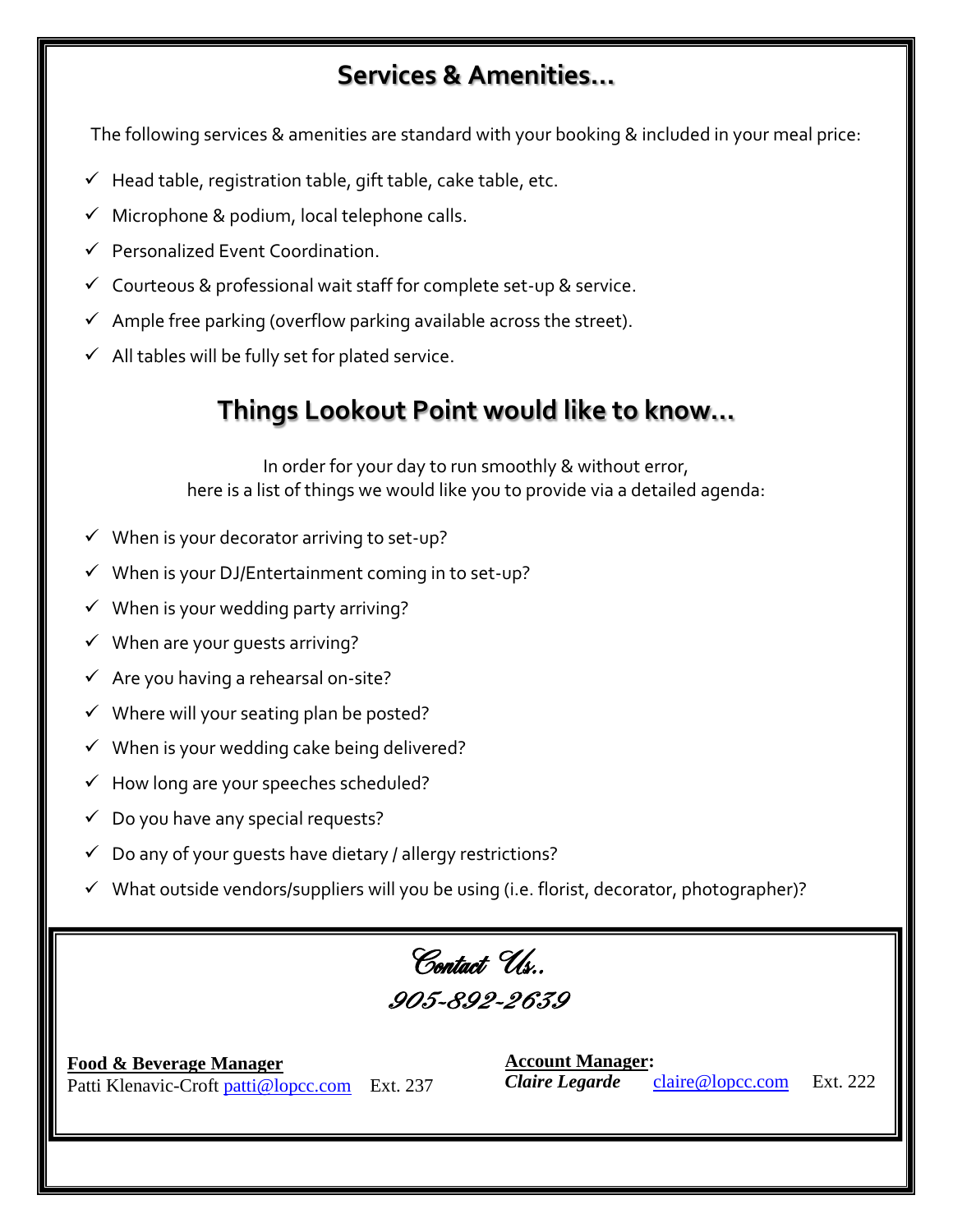## **Additional Expenses…**

Please find a listing of items not included with your meal price:

**SOCAN & RE-SOUND Fees:** SOCAN (Society of Composers, Authors & Publishers) and Re:sound (Music Licensing Company) each require that we collect a copyright tariff when musical performances (including D.J.) are held. The Tariff fees are as follows:

**SOCAN/Re-sound**: \$62.64 (100 guests or less) With Dancing \$31.31 (100 guests or less) No Dancing \$90.12 (101 + guests) With Dancing \$45.02 (101 + guest) NO Dancing

**Minimum(s):** Please note, the main hall has a minimum of 80 people. If you do not make this number a \$650 room charge will be applied. Holiday Weekend Weddings may require minimums and/or additional Labour Fees may be applied.

**On-Site Ceremonies:** If the room and space is available on your requested date, we do allow for an on-site ceremony. Outdoor ceremonies can take place between the hours of 3:00pm & 6:00pm and may be a maximum one (1) hour in length. Glassware or china will not be permitted on patio(s) during the ceremony.

> Course Side Patio \$1000.00 (With Reception) Course Side Patio \$1500.00 (Ceremony Only) Lower Foyer  $$600.00$  (With Reception)

**Ceremony Fee does not include chair rental. Lower Patio is to be used for ceremony only.**

**Chair Rental:** If you require additional chairs (white folding chairs or white bistro chairs) for an on-site ceremony, we will coordinate rental, delivery, set-up & return. The cost is \$5.00 per chair.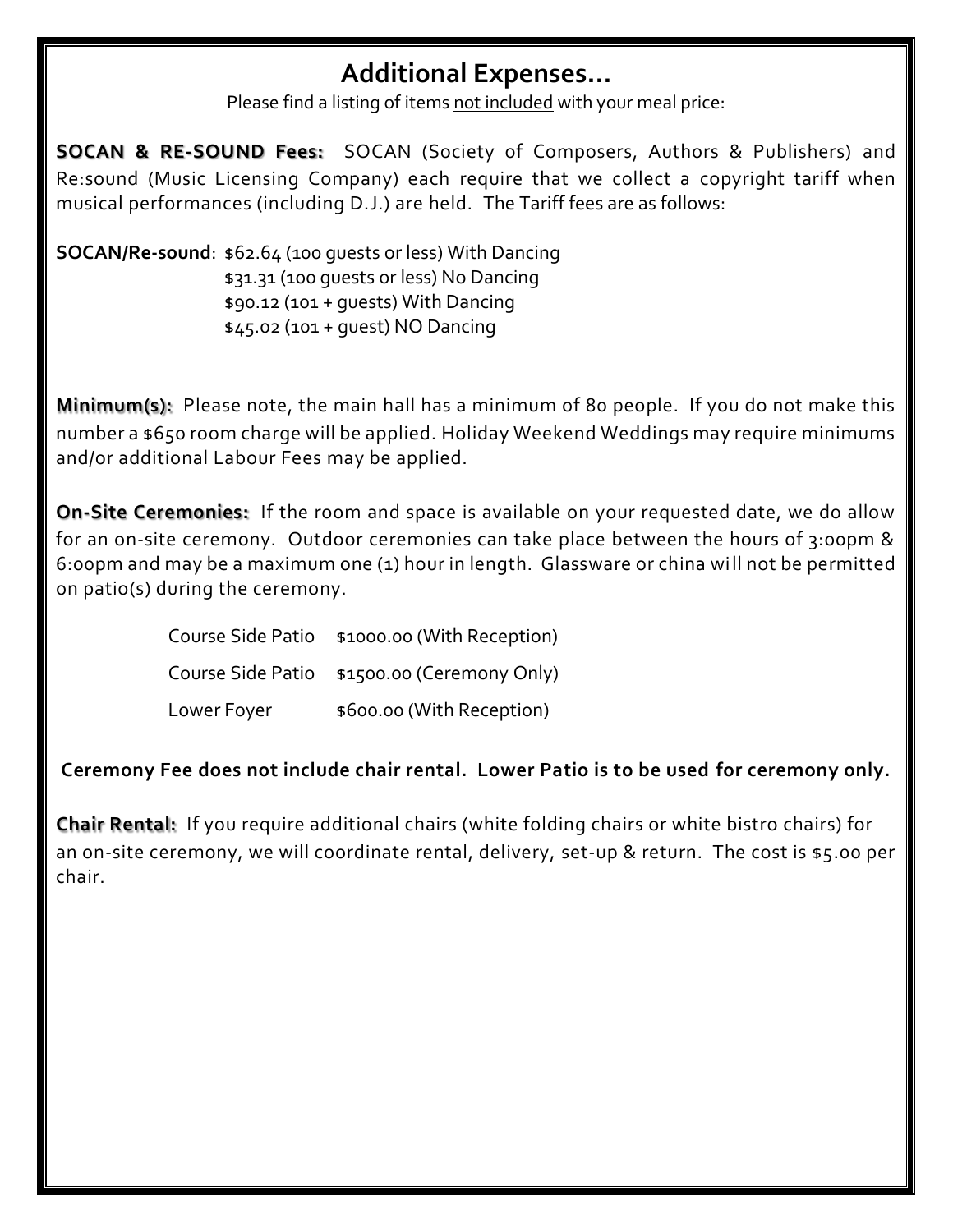# **Terms & Conditions**

The following information and details outline the various terms and conditions that accompany your application and contract.

- Menu, bar and function details must be finalized in writing at least **14 days** prior to your event.
- The guaranteed number of persons attending must be confirmed at least **7 days** prior to your event. You will be billed for this number or the number in attendance, whichever is greater.
- $\triangleright$  Final payment is due 5 days prior to your function (weekend days are included  $-$  i.e. Saturday Event, payment due Thursday).
- $\geq$  Late payments are subject to a 4% service charge (any part thereof).
- $\triangleright$  N.S.F. Cheques or declined credit card payments are subject to a 4% service charge.
- All food, beverages, corkage fees and sundry items are subject to 13% HST and 18% gratuity. (Please note – HST is paid on the gratuity).
- $\triangleright$  Any theft, damage or excessive cleaning to Club property will result in additional charges to your final invoice & is the responsibility of the individual listed on the signed contract.
- > Lookout Point Country Club, Limited is not responsible for lost, stolen or damaged items (anywhere on Club property – inside or outside), nor are we responsible for locking or securing valuable items.
- > Lookout Point is serious about legal issues and will not serve alcohol to minors, abusive quests, quests who may be intoxicated or under the influence of drugs (prescription or otherwise). In addition, Lookout Point reserves the right to remove such guests from the premises without penalty.
- $\triangleright$  All bookings are considered tentative and therefore subject to cancellation until a formal contract (outlining ALL terms & conditions) has been signed and submitted with a valid credit card and the appropriate deposit. The General Manager, in conjunction with the Board of Directors, will review & approve all contracts.
- > All prices are subject to applicable taxes, corkage fees, and service charges. All prices are set well in advance & are subject to change (without notice) if circumstances arise beyond our control.
- Lookout Point Country Club, Limited reserves the right to change, alter or amend any of the information in the menu packages, terms & conditions, methods of payments, rules & regulations of the Club etc. at any time, without notice or penalty.
- $\geq$  Food & Beverage and/or Bar Minimums may apply to weekend functions.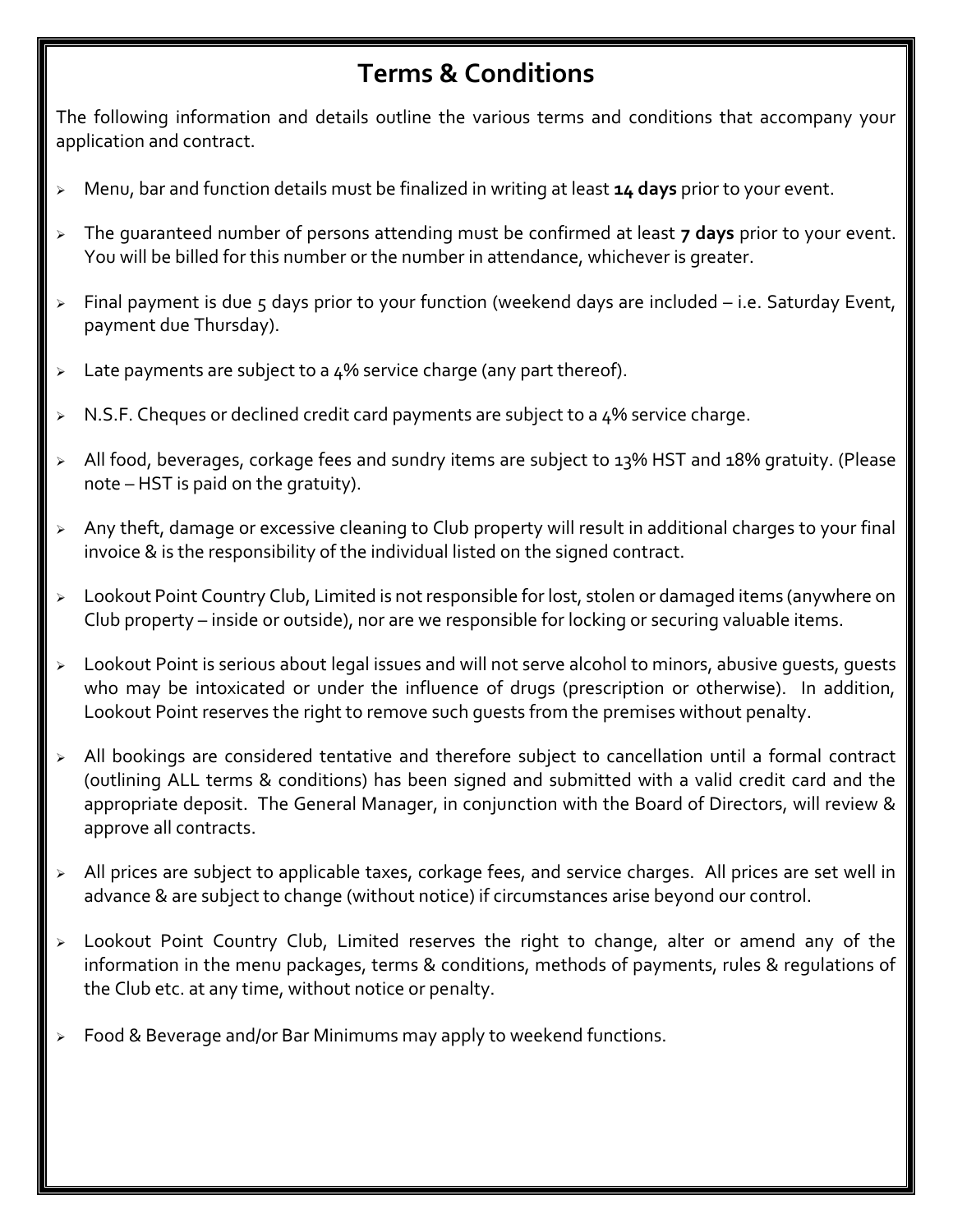## **Terms of Payment**

Our menu prices are subject to change without notice but will be confirmed 60 days before your event. Event Functions are subject to the following deposits based on the estimated total of your special event.

## **Methods of Payment**

The following are methods of accepted payment: A Personal Cheque, debit, online banking (made through your bank institution using Lookout Point Country Club as a payee and account number x900) or Credit Card (Visa or MasterCard). You will be required to post a valid credit card on file as a security measure. The credit card will not be charged without your authorization unless there are outstanding charges, damage, theft or additional cleaning fees. If using a credit card, a 2.5% Administrative Fee will apply.

| \$1,000 Deposit (Non-refundable):                                                                            | Due at time of signing.                                                                                                                                               |  |  |
|--------------------------------------------------------------------------------------------------------------|-----------------------------------------------------------------------------------------------------------------------------------------------------------------------|--|--|
|                                                                                                              | Date: _______________ Deposit Amount: ____________________Signature: _______________________________<br>50% of Estimated Invoice: Due 60 days prior to your function. |  |  |
|                                                                                                              |                                                                                                                                                                       |  |  |
|                                                                                                              | 75% of Estimated Invoice: Due 30 days prior to your function.                                                                                                         |  |  |
|                                                                                                              | Date: _______________ Est. Amount: ______________________ Signature: _______________________________                                                                  |  |  |
|                                                                                                              | Remaining Balance is due no later than 5 days prior to the day of the event.                                                                                          |  |  |
|                                                                                                              |                                                                                                                                                                       |  |  |
| ****Lookout Point Country Club is asking for permission to post on our social media links.<br>YES_____ NO___ |                                                                                                                                                                       |  |  |
|                                                                                                              | * Cancellation Policy: Once a payment has been made (according to the above schedule),<br>it is no longer refundable.                                                 |  |  |
|                                                                                                              | Payment must be made to: Lookout Point Country Club, Limited.<br>209 Tice Road, P.O. Box 709, Fonthill, ON LoS 1Eo                                                    |  |  |
|                                                                                                              |                                                                                                                                                                       |  |  |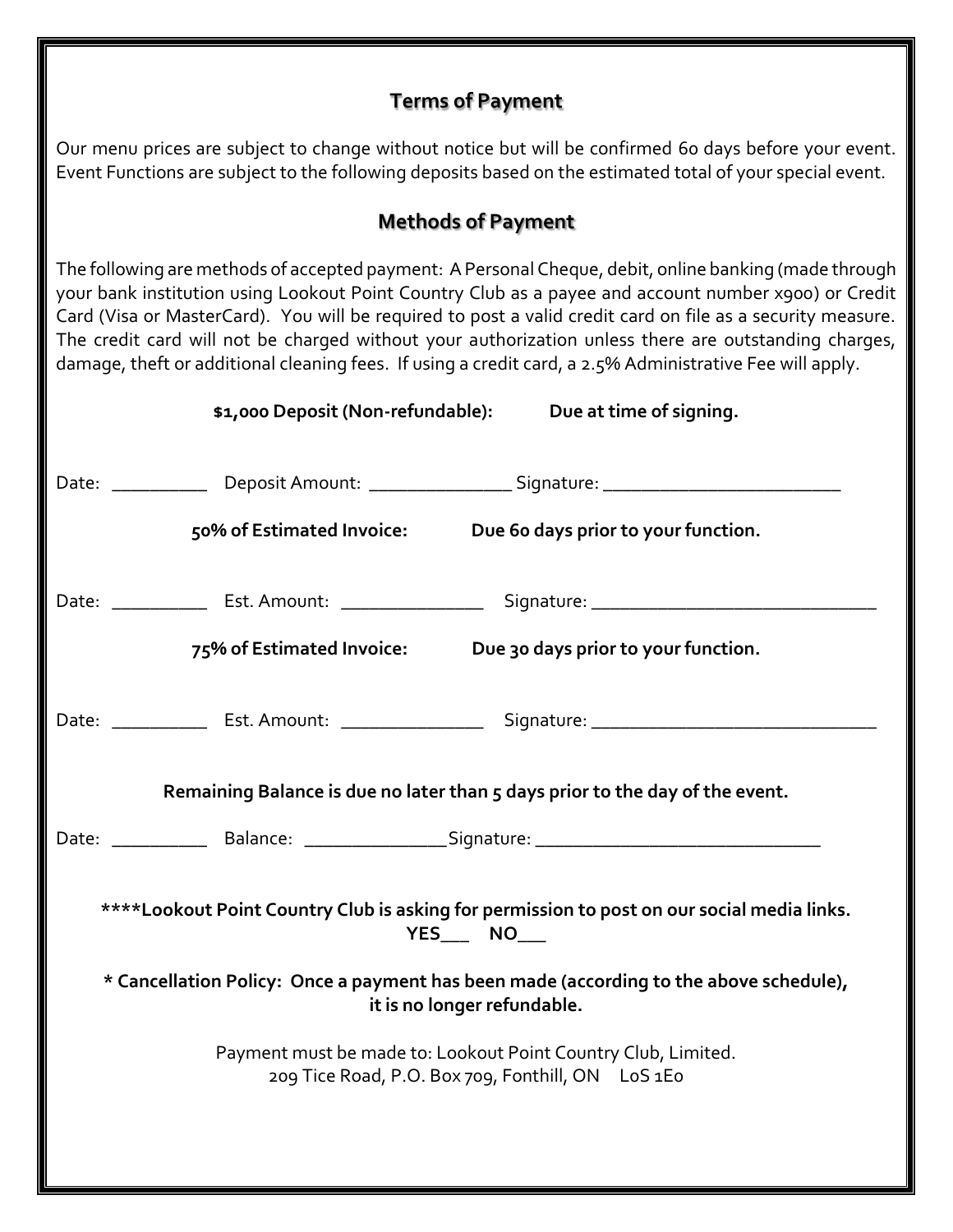# **Lookout Point Country Club, Limited**

## **~ Rental Contract ~**

|                                                                                                                                                                                                                                                                                                                                                                                                                                                                                                                                                                                                                                                                                                                                                                                                                                                                                                                                                                                    |                     | To reserve a date and time for your event, please fill out, sign and return this contract with your deposit.          |  |  |
|------------------------------------------------------------------------------------------------------------------------------------------------------------------------------------------------------------------------------------------------------------------------------------------------------------------------------------------------------------------------------------------------------------------------------------------------------------------------------------------------------------------------------------------------------------------------------------------------------------------------------------------------------------------------------------------------------------------------------------------------------------------------------------------------------------------------------------------------------------------------------------------------------------------------------------------------------------------------------------|---------------------|-----------------------------------------------------------------------------------------------------------------------|--|--|
|                                                                                                                                                                                                                                                                                                                                                                                                                                                                                                                                                                                                                                                                                                                                                                                                                                                                                                                                                                                    |                     |                                                                                                                       |  |  |
|                                                                                                                                                                                                                                                                                                                                                                                                                                                                                                                                                                                                                                                                                                                                                                                                                                                                                                                                                                                    |                     |                                                                                                                       |  |  |
| associated with my event, the deposit of ___________________that has been paid, is non-refundable. I have<br>also read the entire 2019 Wedding Package and agree to abide by all the policies and payment terms<br>(written and/or verbal) enclosed.                                                                                                                                                                                                                                                                                                                                                                                                                                                                                                                                                                                                                                                                                                                               |                     |                                                                                                                       |  |  |
| Details:                                                                                                                                                                                                                                                                                                                                                                                                                                                                                                                                                                                                                                                                                                                                                                                                                                                                                                                                                                           |                     |                                                                                                                       |  |  |
|                                                                                                                                                                                                                                                                                                                                                                                                                                                                                                                                                                                                                                                                                                                                                                                                                                                                                                                                                                                    |                     |                                                                                                                       |  |  |
|                                                                                                                                                                                                                                                                                                                                                                                                                                                                                                                                                                                                                                                                                                                                                                                                                                                                                                                                                                                    |                     | <u> 1989 - Johann Stoff, deutscher Stoff, der Stoff, der Stoff, der Stoff, der Stoff, der Stoff, der Stoff, der S</u> |  |  |
| I further agree that:                                                                                                                                                                                                                                                                                                                                                                                                                                                                                                                                                                                                                                                                                                                                                                                                                                                                                                                                                              |                     |                                                                                                                       |  |  |
| Lookout Point Country Club, Limited reserves the right to change without notice, any policy or procedure<br>that has been communicated either verbally or in writing. I understand that multiple events may be held<br>at Lookout Point Country Club, Limited on or near my event date. I agree to hold Lookout Point Country<br>Club, Limited harmless from any liability resulting from acts of omission of Lookout Point Country Club,<br>Limited, their agents, employees, independent contractors, visitors or other persons acting on their<br>instruction or with their consent. A representative acting on behalf of Lookout Point may take pictures<br>that will be used as promotional / marketing material for future events. These materials may be posted on<br>Lookout Point's website or copied to a disc for public viewing purposes. The individual below is responsible<br>for full payment, damages, theft, cleaning charges and all other outstanding charges. |                     |                                                                                                                       |  |  |
| Signature                                                                                                                                                                                                                                                                                                                                                                                                                                                                                                                                                                                                                                                                                                                                                                                                                                                                                                                                                                          | <b>Printed Name</b> | Date                                                                                                                  |  |  |
| Street Address / City / Province / Postal Code                                                                                                                                                                                                                                                                                                                                                                                                                                                                                                                                                                                                                                                                                                                                                                                                                                                                                                                                     |                     |                                                                                                                       |  |  |
| <b>Phone Number</b>                                                                                                                                                                                                                                                                                                                                                                                                                                                                                                                                                                                                                                                                                                                                                                                                                                                                                                                                                                | Mobile Phone        | Email address                                                                                                         |  |  |
| Credit Card # (Visa or MasterCard)                                                                                                                                                                                                                                                                                                                                                                                                                                                                                                                                                                                                                                                                                                                                                                                                                                                                                                                                                 | <b>Expiry Date</b>  | Member Sponsor Name                                                                                                   |  |  |